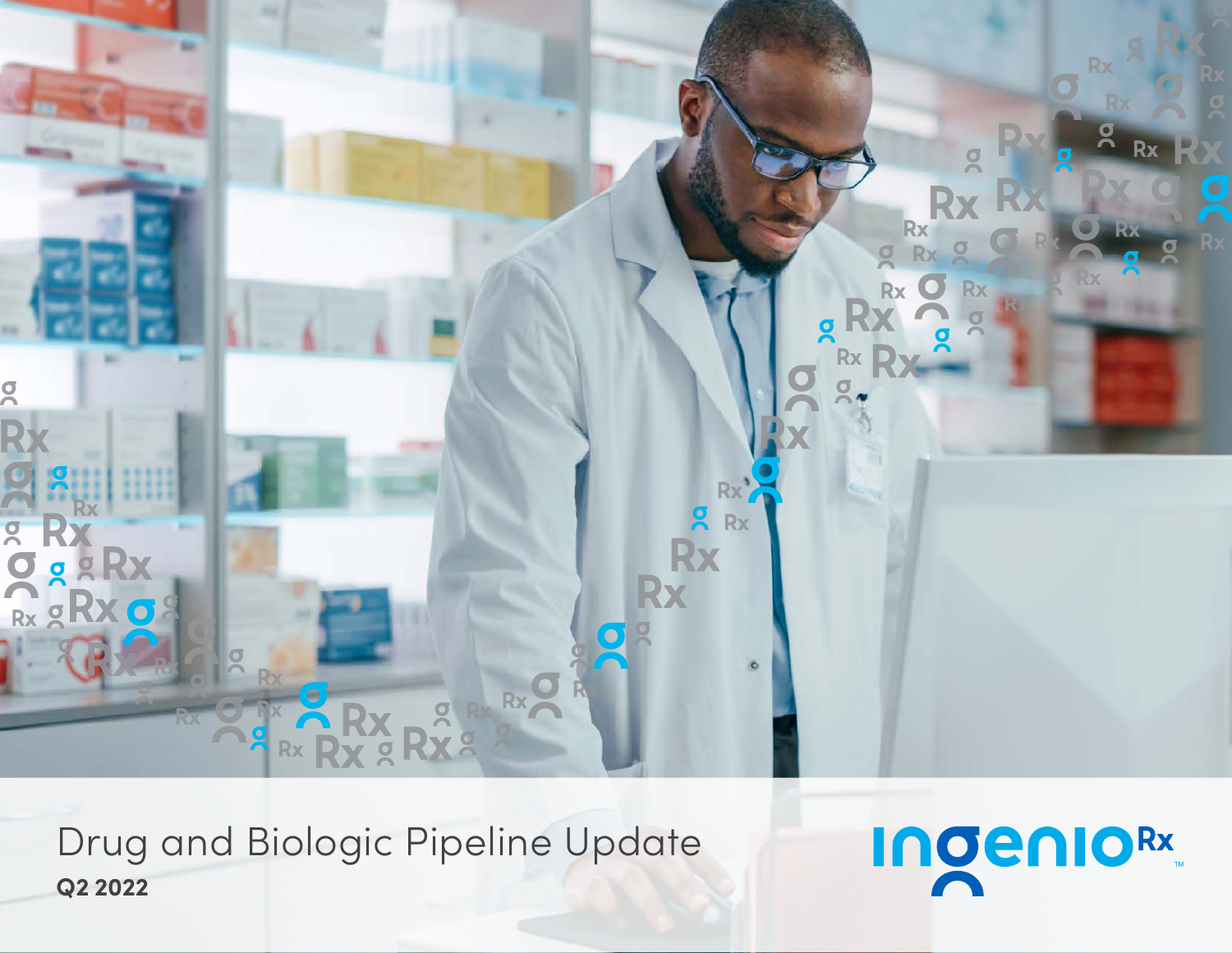# IngenioRx's quarterly *Drug and Biologic Pipeline Update*

Our Q2 2022 edition highlights emerging therapies in the pharmaceutical pipeline. We share insights on a gene therapy for cerebral adrenoleukodystrophy (CALD), a new agent for amyotrophic lateral sclerosis (ALS), and a novel oral agent for psoriasis. We provide highlights on other select significant product approvals expected in 2022. We review the latest Humira® biosimilars and a gene therapy for hemophilia A, previously delayed by the Food and Drug Administration (FDA). An overview of 2021 FDA approval statistics and trends is also included. Finally, our market trends section gives an update on beta amyloid products for Alzheimer's disease and a focus on agents for dry age-related macular degeneration (AMD).

IngenioRx continues to closely monitor the drug and biologic pipeline and provide this free publication as part of our mission to improve health, reduce waste, lower total cost of care for pharmacy and medical, and estimate future cost impact.

| Top emerging new therapies                | Other significant<br>product approvals                          |
|-------------------------------------------|-----------------------------------------------------------------|
| Humira biosimilar<br>pipeline update      | Update on valoctocogene<br>roxaparvovec (formerly<br>Roctavian) |
| Analysis: novel drug<br>approvals in 2021 | Market trends                                                   |

Unless otherwise noted, information contained in this document was obtained from the Centers for Disease Control and Prevention (CDC) [\(cdc.gov](http://www.cdc.gov)), the FDA ([fda.gov](http://www.fda.gov)), clinicaltrials.gov, releases from pharmaceutical manufacturers, and UpToDate.com (registration required). Information in this document s accurate as of April 6, 2022.

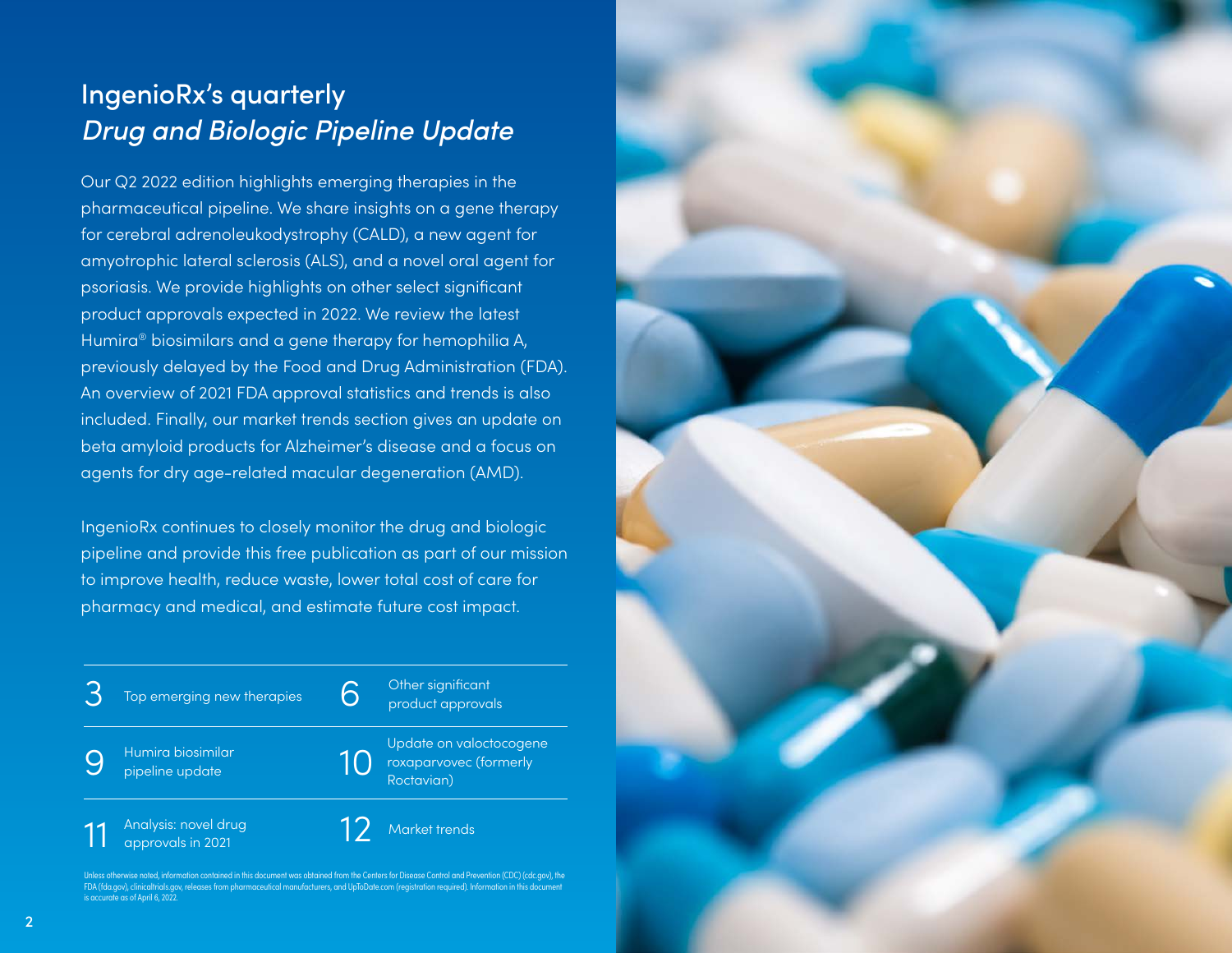## Top emerging new therapies

We expect these products to have significant impact on health plans and members.

# ELIVALDOGENE AUTOTEMCEL (ELI-CEL)

### **Condition:**

Adrenoleukodystrophy (ALD) is a rare disorder that occurs when a person has a mutation in the *ABCD1* gene. There are four main types of ALD. The most severe subtype, cerebral adrenoleukodystrophy (CALD), affects the brain, resulting in neurodegeneration, rapid functional decline, and ultimately death.1

### **Role in treatment:**

Currently the only treatment known to slow or stop progression of CALD is a hematopoietic stem cell (HSC) transplant. This is for people identified in early stages of CALD with a matched HSC transplant donor.<sup>2</sup> Elivaldogene autotemcel (eli-cel) is a one-time personalized therapy that requires removal and modification of each person's own HSCs. Eli-cel uses a lentiviral vector to insert two functional copies of the *ABCD1* gene. After a chemotherapy-conditioning regimen, the modified HSCs are reinfused, with the goal to stop CALD progression. Eli-cel, approved and then later withdrawn from the European Union (EU) in 2021 under the brand name Skysona™, would be an option for children less than 18 years of age who do not have a matched HSC donor.

### **Efficacy:**

The phase 2/3 Starbeam study found 91% (29/32) of the children 17 years of age and younger with CALD were alive and did not develop any major functional disabilities (MFDs) two years after receiving eli-cel. Another ongoing phase 3 trial has enrolled and administered eli-cel to an additional 23 children using a different chemotherapy-conditioning regimen.

### **Safety:**

Trials were placed on a clinical hold, meaning they cannot enroll new participants, while the FDA reviews a serious adverse event, a case of myelodysplastic syndrome (MDS), reported as likely related to eli-cel. Since then, two more cases of MDS were identified. Additional safety concerns related to eli-cel include bladder inflammation, low numbers of blood cells, and vomiting.

### **Financial impact:**

The price for eli-cel is unknown; however, it may be costly. bluebird bio withdrew Skysona from the market in the EU partly due to the inability to reach a consensus on pricing for gene therapies.

### **IngenioRx view:**

Eli-cel would be the first gene therapy approved for CALD, introducing an option for children less than 17 years of age who do not have a matched HSC donor. It is unclear if eli-cel will gain FDA approval, based on the current clinical hold due to MDS safety events after eli-cel administration. The question remains whether efficacy effects established two years after dosing would continue to modify the course of disease long term.

#### <span id="page-2-0"></span>**Product:**

Elivaldogene autotemcel (eli-cel, Lenti-D®)

### **Indication:**

Cerebral adrenoleukodystrophy (CALD) in people less than 18 years of age

**Estimated FDA approval:**  September 2022

**Therapeutic class:**  Gene therapy

**Route of administration:**  Intravenous (IV) infusion

**FDA designations:**  Breakthrough; Orphan; Priority; Rare pediatric disease

**Manufacturer:** 

bluebird bio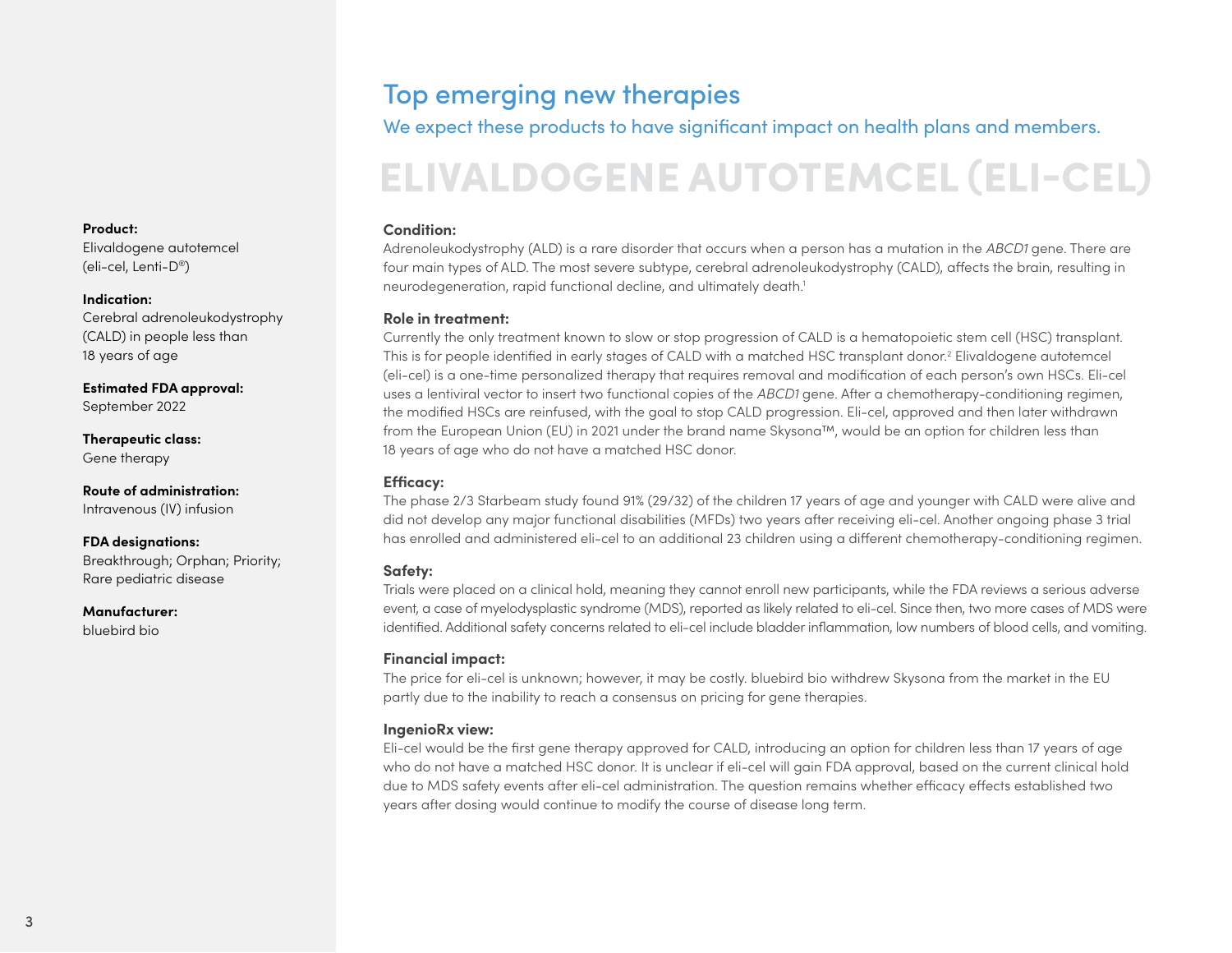# DEUCRAVACITINIB

#### **Condition:**

Plaque psoriasis affects about 80% to 90% of the more than 7 million people with psoriasis in the United States.<sup>3,4</sup> It is a chronic inflammatory-driven disease that often results in red, itchy, painful patches of skin, or plaques, in one or more areas of the body.

#### **Role in treatment:**

Prescribers often use oral or injectable therapies for people with moderate-to-severe psoriasis.<sup>5</sup> There are several injectable biologics approved by the FDA. Deucravacitinib, a novel once-daily tyrosine kinase 2 (TYK2) inhibitor, could closely compete with Otezla®, a twice-daily phosphodiesterase 4 (PDE4) inhibitor, as potentially the second nonbiologic oral therapy approved for moderate-to-severe psoriasis. Otezla has an indication for adults who are candidates for phototherapy or systemic therapy, including those with mild psoriasis. Numerous tyrosine kinase inhibitors are FDA approved for the treatment of cancer. Deucravacitinib selectively blocks TYK2-inhibiting interleukin (IL) 23, IL-12, and Type 1 interferon.

#### **Efficacy:**

In two trials, adults given deucravacitinib once daily had significantly greater improvements in skin clearance compared to both placebo and to Otezla taken twice daily from baseline to week 16. Guidelines include Otezla as a treatment option for people who prefer to avoid frequent injections as well as laboratory monitoring and will accept a slower onset of skin clearance and lower likelihood of clearing.6

#### **Safety:**

The most common side effects with deucravacitinib are nasopharyngitis, upper respiratory tract infection, headache, diarrhea, and nausea. Yearlong safety data report similar rates of cancer, major adverse cardiovascular events (MACE), serious infections, and blood clots between people taking deucravacitinib and Otezla.

#### **Financial impact:**

Analysts predict deucravacitinib peak-year major-market sales could exceed \$1B in psoriasis.7 Deucravacitinib is being studied in other immune conditions including, psoriatic arthritis, lupus nephritis, systemic lupus erythematosus, Crohn's disease, and ulcerative colitis.

#### **IngenioRx view:**

Deucravacitinib would be the first FDA-approved TYK2 inhibitor and the first once-daily oral therapy for treatment of moderate-to-severe plaque psoriasis. Trial data show deucravacitinib demonstrated better efficacy compared to twice-daily, oral Otezla. However, its lack of long-term safety data could limit uptake. If approved, deucravacitinib offers another option for people who want a noninjectable treatment or who cannot tolerate currently available biologics for moderate-to-severe psoriasis.

**Product:**  Deucravacitinib

**Indication:**  Moderate-to-severe plaque psoriasis

**Estimated FDA approval:**  September 2022

**Therapeutic class:**  Tyrosine kinase 2 (TYK2) inhibitor

**Route of administration:**  Oral

**FDA designations:**  None

**Manufacturer:**  Bristol Myers Squibb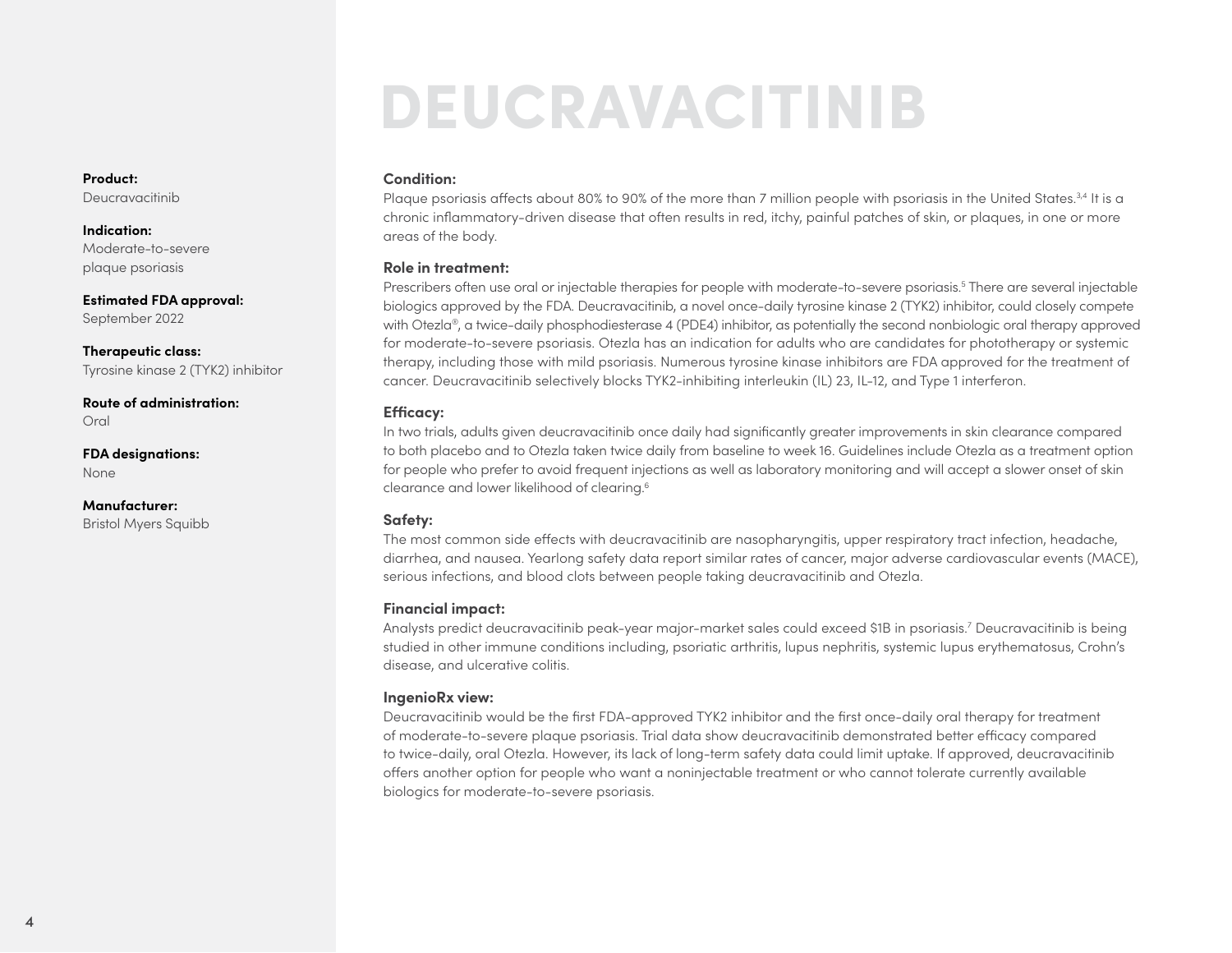# AMX0035 (sodium phenylbutyrate/taurursodiol)

#### **Condition:**

Amyotrophic lateral sclerosis (ALS) is a neurological disease that affects nerve cells responsible for voluntary muscle movement. Early symptoms include muscle weakness or stiffness. The disease is progressive, and eventually people with ALS lose the ability to speak, move, eat, and breathe, with most dying from respiratory failure within 3 to 5 years.<sup>8</sup> ALS affects approximately 30,000 people in the United States, with 5,000 new cases diagnosed every year.<sup>9</sup>

#### **Role in treatment:**

There is no cure for ALS and no treatment that will stop or reverse its progression. Current FDA-approved treatments can help slow progression and modestly extend survival. These include generic riluzole tablets (also available in branded liquid and oral film formulations) and Radicava® (edaravone intravenous infusion). An oral formulation of edaravone has been approved by the FDA.8,10 AMX0035 would be a new FDA-approved treatment option with a different mechanism of action for ALS. It has potential for both functional and survival benefits, but further studies are needed.<sup>11</sup> Phase 2 trials had significant limitations. AMX0035 was not studied against the individual components, and the trials had significant discontinuation rates. Individual components are currently available and may be used off label.12 Sodium phenylbutyrate is an oral prescription product. Taurursodiol may be purchased as an over-the-counter (OTC) supplement.

#### **Efficacy:**

The phase 2 CENTAUR trial evaluated the impact of AMX0035 on ALS progression as measured by the amyotrophic lateral sclerosis functional rating scale-revised (ALSFRS-R) compared with placebo over a 6-month period. People taking AMX0035 demonstrated a statistically significant slowing of ALS disease progression. Subjects in CENTAUR were allowed to enroll in a long-term, open-label extension (OLE) trial for up to 30 months. Most participants were receiving an approved ALS therapy (riluzole, edaravone, or both) during and/or before the trial and were allowed to continue these medications during the OLE.13 In an overall survival analysis of all randomized participants from CENTAUR and the OLE, initiation of AMX0035 at baseline resulted in a 6.5-month longer median survival compared with placebo.<sup>14</sup>

#### **Safety:**

In CENTAUR, more subjects in the AMX0035 group stopped treatment due to adverse events than the placebo group (19% vs. 8%). Gastrointestinal (GI) adverse events were the most common. No new concerns were seen in the OLE.

#### **Financial impact:**

With its potential to prolong survival and slow disease progression, AMX0035 is predicted to gain approximately 16% of ALS cases treated with drugs in the U.S. The price is unknown; however, analysts predict U.S. sales of more than \$418M in 2030.15

#### **IngenioRx view:**

AMX0035 is gaining interest due to modestly positive data in phase 2 trials. A phase 3 trial has been started to further evaluate survival, disease progression, and safety. AMX0035 would expand treatment options for AMX0035, and it could be used in combination with current FDA-approved ALS therapies. Potential off-label use of individual components could also be considered when assessing possible uptake of this new product. An FDA panel of experts held a meeting to assess AMX0035, and they did not recommend approval due to concerns about the available evidence. The FDA is not required to follow these recommendations.

#### **Product:**

AMX0035 (sodium phenylbutyrate/taurursodiol)

**Indication:**  Amyotrophic lateral sclerosis (ALS)

**Estimated FDA approval:**  June 2022

**Therapeutic class:**  Mitochondrial and endoplasmic reticulum (ER) blocker

**Route of administration:**  Oral

**FDA designations:**  Orphan; Priority

**Manufacturer:**  Amylyx Pharmaceuticals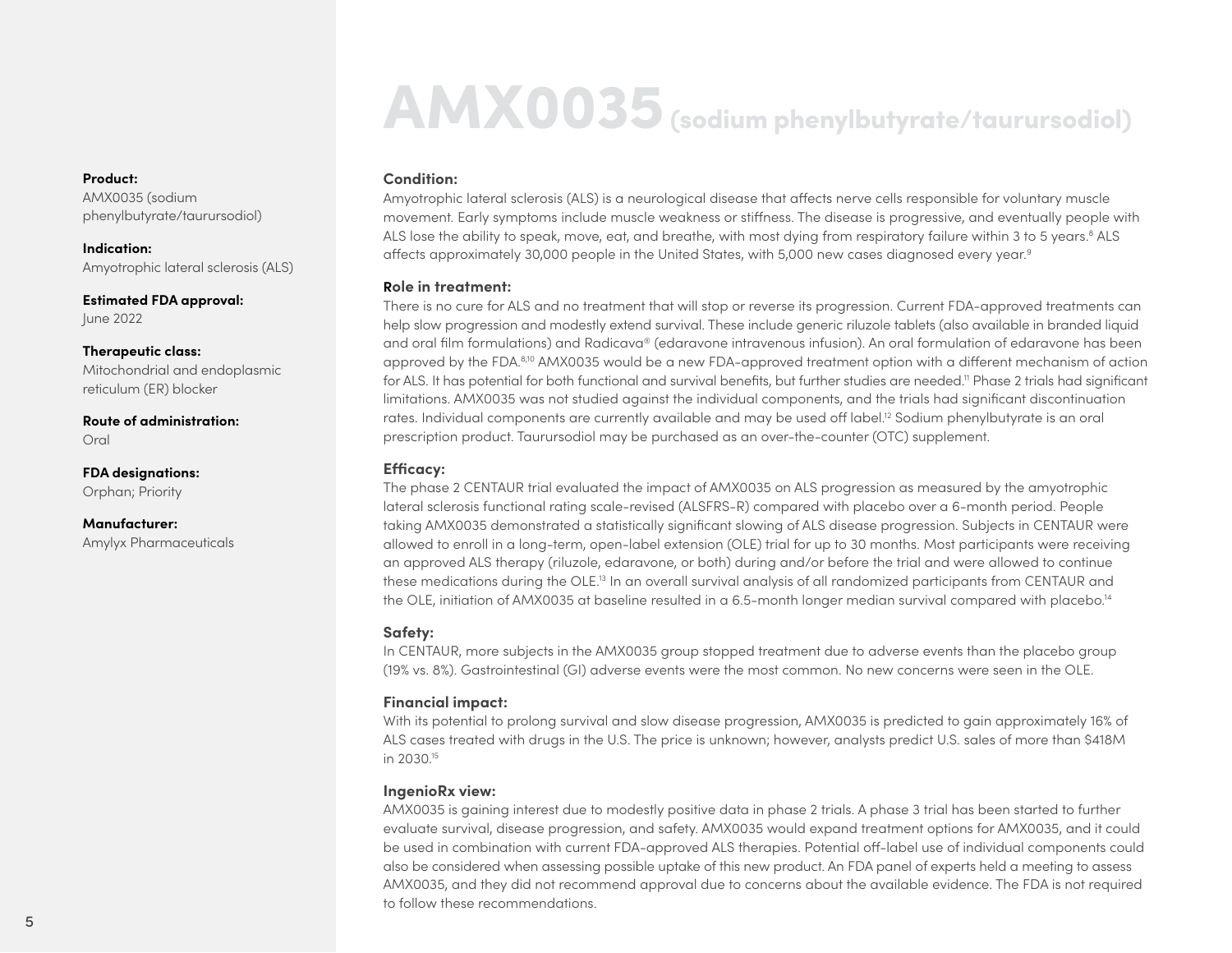<span id="page-5-0"></span>In addition to treatments listed previously, important drugs and biologics are scheduled to receive FDA approval within the next 12 to 18 months.

**ABT:** add-back therapy

- **ALS:** amyotrophic lateral sclerosis
- **CART:** chimeric antigen receptor T-cell therapy

**HER2:** human epidermal growth factor receptor 2

**IV:** intravenous

**KRAS:** Kirsten rat sarcoma

**OTC:** over the counter

**PD-1:** programmed cell death protein 1

**Rolling submission:** when a drug company submits completed sections of its application for review instead of waiting until every section of the application is completed; decision date is assigned when the application is complete

**SC:** subcutaneous



Orphan drug/rare disease; expected to be high cost but with minimal impact to overall drug/medical spend due to low utilization



Potential to significantly increase overall drug/medical spend

New entrant into high-spend/ trending category



No significant impact to incremental spend due to replacement of existing competitors, based on initial analysis

# Other significant product approvals

We expect these products to reach the market in 2022 to 2023.\*

| <b>Drug or biologic</b><br>manufacturer                                          | Indication/route**                                        | <b>Place in therapy"</b>                                                                                                                                                                                                                             | <b>Estimated</b><br>approval date** | <b>Impact on overall drug</b><br>or medical spend** |
|----------------------------------------------------------------------------------|-----------------------------------------------------------|------------------------------------------------------------------------------------------------------------------------------------------------------------------------------------------------------------------------------------------------------|-------------------------------------|-----------------------------------------------------|
| AT-GAA<br>(cipaglucosidase<br>alfa + miglustat)<br><b>Amicus Therapeutics</b>    | Pompe disease/<br>$IV + ord$                              | Addition to class: IV and oral<br>components coadministered;<br>will compete with Lumizyme®<br>and Nexviazyme®                                                                                                                                       | 5/29/22 (oral);<br>$7/29/22$ (IV)   |                                                     |
| Tirzepatide<br>Eli Lilly                                                         | Type 2 diabetes/SC                                        | First in class: unique dual mechanism<br>of action; will not see cardiovascular<br>outcomes data for several years                                                                                                                                   | 5/30/22                             |                                                     |
| Narsoplimab<br>Omeros Corporation                                                | Transplant-associated<br>thrombotic<br>microangiopathy/IV | Addition to class: will be<br>first FDA-approved treatment<br>for this indication                                                                                                                                                                    | June 2022                           |                                                     |
| Spesolimab<br>Boehringer Ingelheim                                               | Generalized pustular<br>psoriasis (GPP) flares/IV         | First in class: will be first<br>FDA-approved treatment<br>for this indication                                                                                                                                                                       | 6/16/22                             |                                                     |
| AMX0035 (sodium<br>phenylbutyrate/<br>taurursodiol)<br>Amylyx<br>Pharmaceuticals | Amyotrophic lateral<br>sclerosis/oral                     | Addition to class: may be used<br>in combination with current<br>standard therapy for ALS; individual<br>components (sodium phenylbutyrate)<br>are available by prescription and<br>OTC (tauroursodeoxycholic acid),<br>with potential off-label use | 6/29/22                             |                                                     |
| Olipudase alfa<br>Sanofi                                                         | Niemann-Pick<br>disease type B/IV                         | Addition to class: will be<br>first FDA-approved treatment<br>for this indication                                                                                                                                                                    | 7/03/22                             |                                                     |

\* As of April 6, 2022.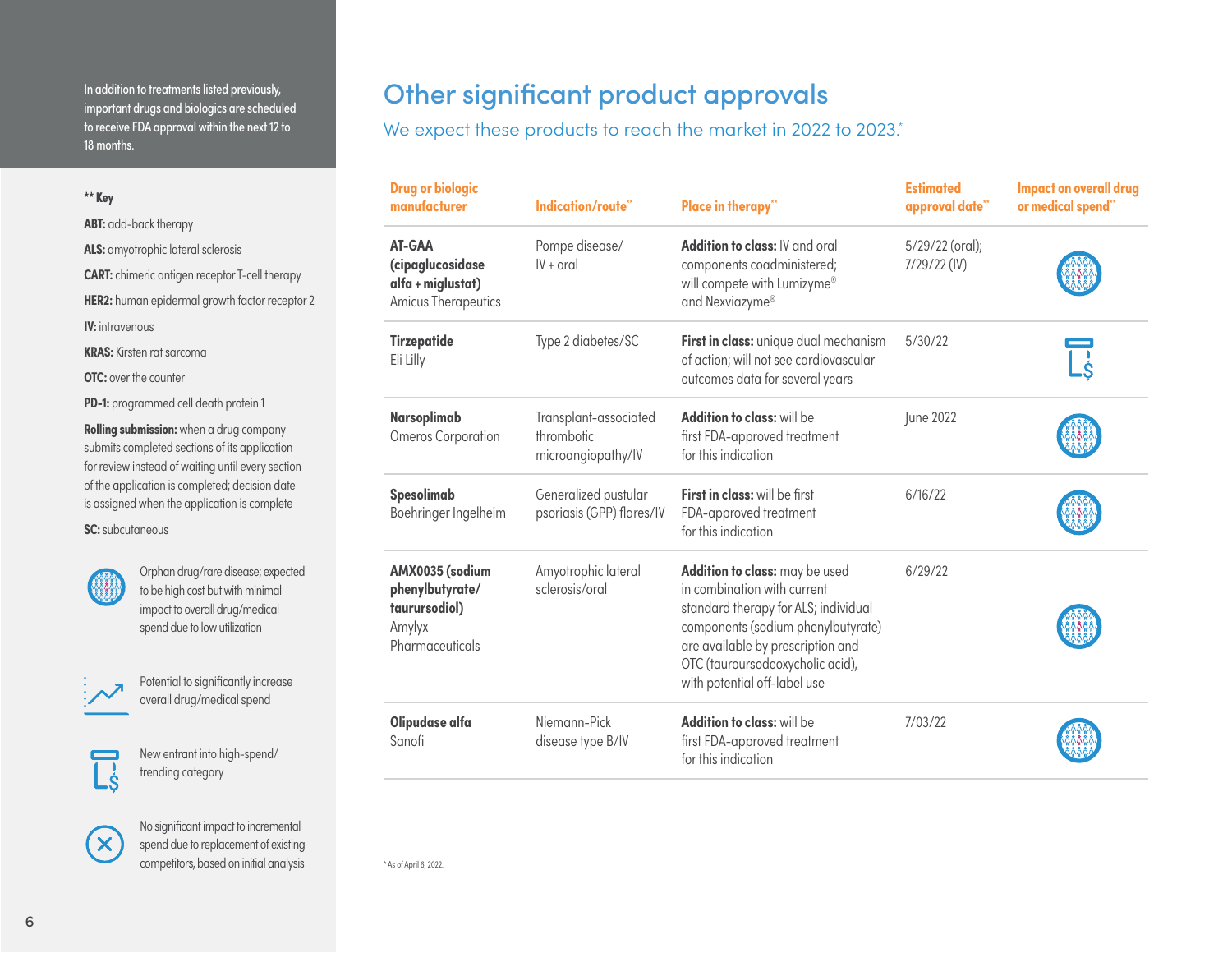

### Other significant product approvals (continued)

| <b>Drug or biologic</b><br>manufacturer                    | Indication/route*                       | <b>Place in therapy"</b>                                                                                                                                        | <b>Estimated</b><br>approval date | <b>Impact on overall drug</b><br>or medical spend** |
|------------------------------------------------------------|-----------------------------------------|-----------------------------------------------------------------------------------------------------------------------------------------------------------------|-----------------------------------|-----------------------------------------------------|
| <b>Tislelizumab</b><br><b>BeiGene</b>                      | Esophageal cancer/IV                    | Addition to class: will compete<br>with other PD-1 inhibitors                                                                                                   | 7/12/22                           |                                                     |
| <b>Roflumilast</b><br>Arcutis<br><b>Biotherapeutics</b>    | Psoriasis/topical                       | Addition to class: topical cream<br>formulation of Roflumilast; will<br>compete with topical treatment options                                                  | 7/29/22                           |                                                     |
| Zynteglo®<br>(betibeglogene<br>autotemcel)<br>bluebird bio | Beta thalassemia/IV                     | First in class: will be first gene therapy<br>FDA approved for treatment of beta<br>thalassemia; potential safety issues<br>seen in sickle cell disease studies | 8/21/22                           |                                                     |
| <b>Teclistamab</b><br>Johnson & Johnson                    | Multiple myeloma/IV                     | First in class: for relapsed or<br>refractory disease; will compete<br>with Darzalex <sup>®</sup> and CART                                                      | 8/29/22                           |                                                     |
| <b>Deucravacitinib</b><br><b>Bristol Myers Squibb</b>      | Plaque psoriasis/oral                   | First in class: once-daily oral<br>formulation for adults with<br>moderate-to-severe plaque psoriasis                                                           | 9/10/22                           |                                                     |
| <b>Yselty®</b><br>(linzagolix)<br>ObsEva                   | Uterine fibroids/oral                   | Addition to class: will compete<br>with Oriahnn <sup>®</sup> and Myfembree <sup>®</sup> ;<br>low-dose non-ABT option                                            | 9/15/22                           |                                                     |
| Lenti-D<br>(elivaldogene<br>autotemcel)<br>bluebird bio    | Cerebral<br>adrenoleukodystrophy/<br>IV | First in class: will be first gene<br>therapy FDA approved for<br>this indication                                                                               | 9/17/22                           |                                                     |
| Ublituximab<br><b>TG Therapeutics</b>                      | Multiple sclerosis/IV                   | Addition to class: anti-CD20<br>monoclonal antibody; one-hour<br>administration time                                                                            | 9/30/22                           |                                                     |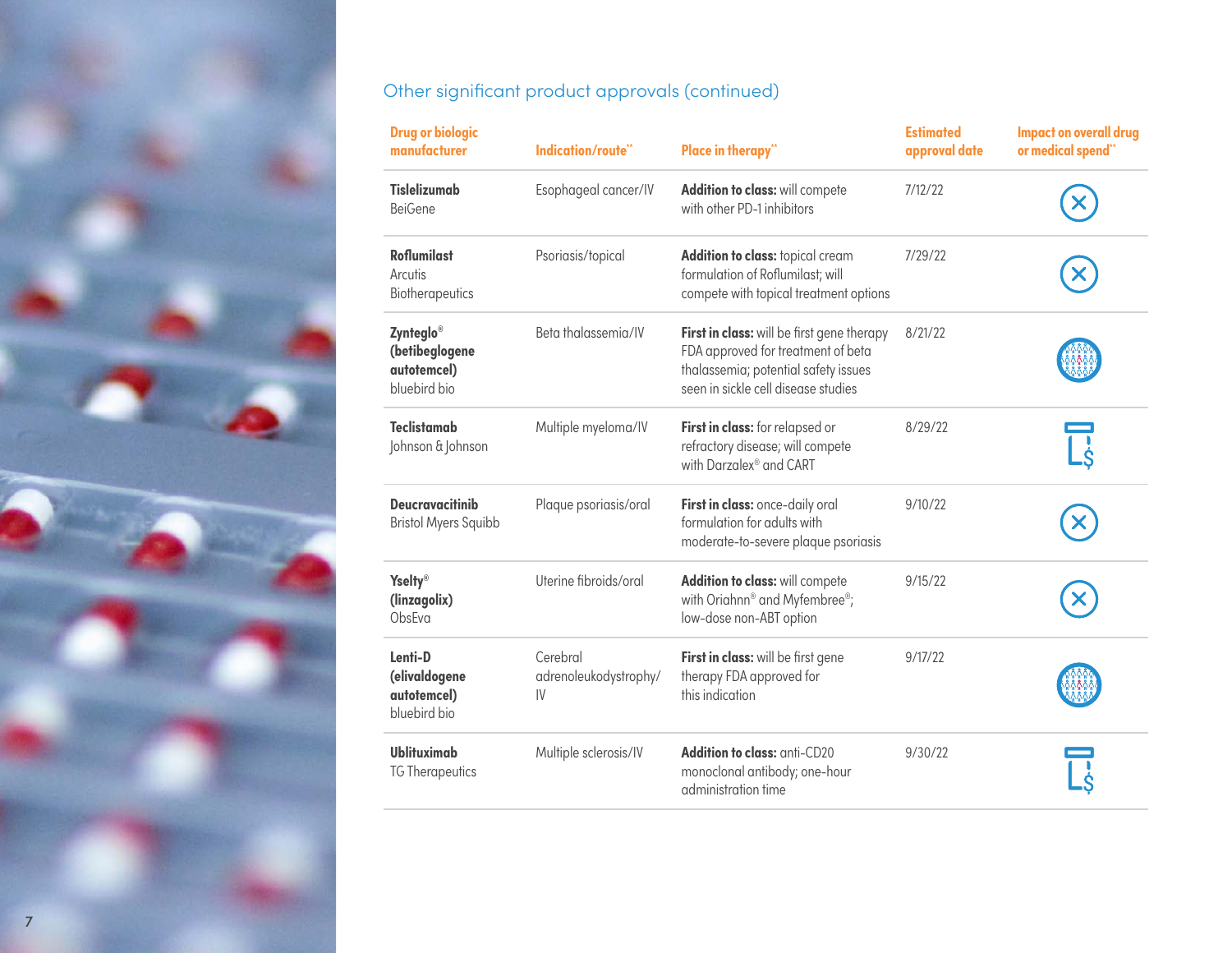

### Other significant product approvals (continued)

| <b>Drug or biologic</b><br>manufacturer               | Indication/route**                                                      | <b>Place in therapy"</b>                                                         | <b>Estimated</b><br>approval date | <b>Impact on overall drug</b><br>or medical spend** |
|-------------------------------------------------------|-------------------------------------------------------------------------|----------------------------------------------------------------------------------|-----------------------------------|-----------------------------------------------------|
| <b>Hepcludex®</b><br>(bulevirtide)<br>Gilead Sciences | <b>Hepatitis D</b><br>treatment/SC                                      | First in class: will be first<br>FDA-approved treatment<br>for this indication   | 11/19/22                          |                                                     |
| <b>Poziotinib</b><br>Spectrum<br>Pharmaceuticals      | Non-small cell lung<br>cancer, HER2 exon 20<br>insertion mutations/oral | First in class: will be first<br>FDA-approved treatment<br>for this mutation     | 11/24/22                          |                                                     |
| <b>Omecamtiv</b><br>mecarbil<br>Cytokinetics          | Chronic heart<br>failure/oral                                           | First in class: for heart failure<br>with reduced ejection fraction              | 11/30/22                          |                                                     |
| Adagrasib<br><b>Mirati Therapeutics</b>               | Non-small cell lung<br>cancer, KRAS<br>mutations/oral                   | <b>Addition to class: will</b><br>compete with Lumakras™                         | 12/14/22                          |                                                     |
| <b>Dovitinib</b><br><b>Novartis</b>                   | Renal cell cancer/oral                                                  | <b>Addition to class:</b><br>tyrosine kinase inhibitor                           | 12/22/22                          |                                                     |
| Lecanemab<br>Eisai                                    | Alzheimer's disease/IV                                                  | Addition to class: rolling<br>submission initiated; will<br>compete with Aduhelm | 2023                              |                                                     |
| <b>Donanemab</b><br>Eli Lilly                         | Alzheimer's disease/IV                                                  | Addition to class: rolling<br>submission initiated; will<br>compete with Aduhelm | 2023                              |                                                     |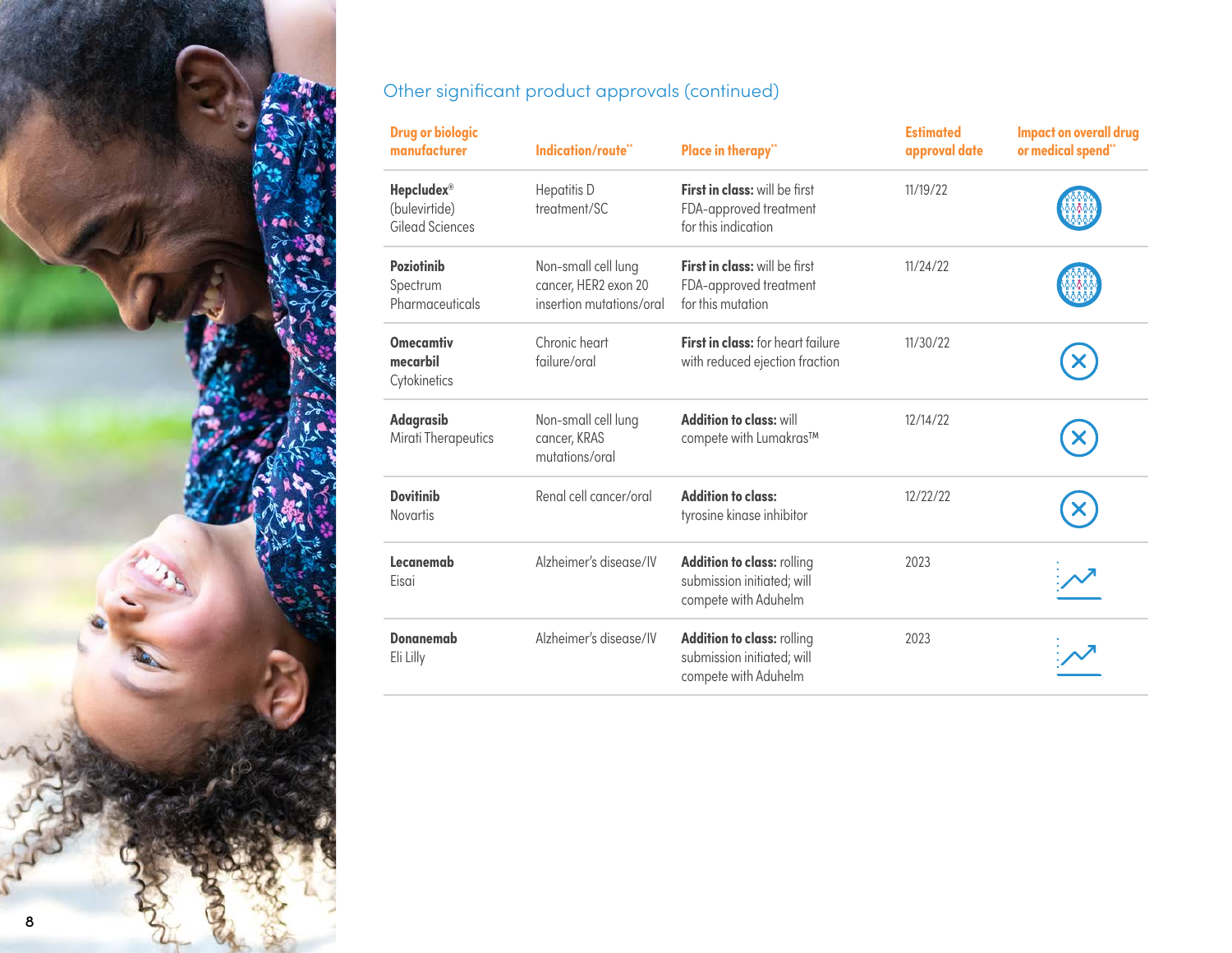<span id="page-8-0"></span>Humira® (adalimumab) was approved in 2002 by the FDA and has become a topselling biologic in the U.S. AbbVie reported more than \$17B in net revenues in the U.S. for 2021, an increase of 7.6% from the previous year.<sup>16</sup>

There are currently seven FDA-approved biosimilars to Humira, but none have launched. While several of these are seeking interchangeability status, Cyltezo® is the only Humira biosimilar to reach this goal. Cyltezo was granted interchangeability status in October 2021, making it the first noninsulin biosimilar to be interchangeable with its reference product.

FDA-approved indications differ between Humira and the FDA-approved biosimilars. Only Humira is approved for hidradenitis suppurativa (HS), uveitis, and pediatric ulcerative colitis. Humira and Cyltezo are approved for pediatric Crohn's disease. Differences in indications between reference products and biosimilars are typically attributed to patent exclusivities.



## Humira biosimilar pipeline update – Q2 2022

Humira biosimilar products in the near-term pipeline or pending launch

| <b>Type of benefit</b> | <b>Biosimilar name</b>             | <b>Biosimilar manufacturer</b> | <b>FDA</b> approval                            | <b>Launched</b> |
|------------------------|------------------------------------|--------------------------------|------------------------------------------------|-----------------|
| Pharmacy               | Abrilada™ <sup>*</sup><br>50 mg/mL | Pfizer                         | 11/15/19<br>Interchangeability pending         | No              |
| Pharmacy               | Amjevita™*<br>50 mg/mL             | Amgen                          | 9/23/16                                        | No              |
| Pharmacy               | Cyltezo*<br>50 mg/mL               | Boehringer Ingelheim           | 8/25/17<br>Interchangeability granted 10/15/21 | No              |
| <b>Pharmacy</b>        | Hadlima™<br>50 mg/mL               | Samsung, Merck                 | 7/23/19                                        | No              |
| Pharmacy               | Hulio <sup>®*</sup><br>50 mg/mL    | Fujifilm, Mylan                | 7/6/20                                         | No              |
| Pharmacy               | Hyrimoz™<br>50 mg/mL               | Sandoz                         | 10/30/18                                       | No              |
| Pharmacy               | Yusimry™<br>50 mg/mL               | Coherus                        | 12/17/21                                       | No              |
| Pharmacy               | AVT02*<br>100 mg/mL                | Alvotech                       | Pending (12/22)<br>Interchangeability pending  | No              |
| Pharmacy               | Yuflyma™ (CT-P17)*<br>100 mg/mL    | Celltrion                      | Pending<br>Interchangeability pending          | No              |
| Pharmacy               | SB5 HC* <sup>†</sup> 100 mg/mL     | Samsung Bioepis, Organon       | Pending <sup>17</sup>                          | No              |

\* Manufacturer states this is a citrate-free formulation.

† SB5 HC (100 mg/mL) is the higher-concentration formulation of Hadlima (SB5 50 mg/mL).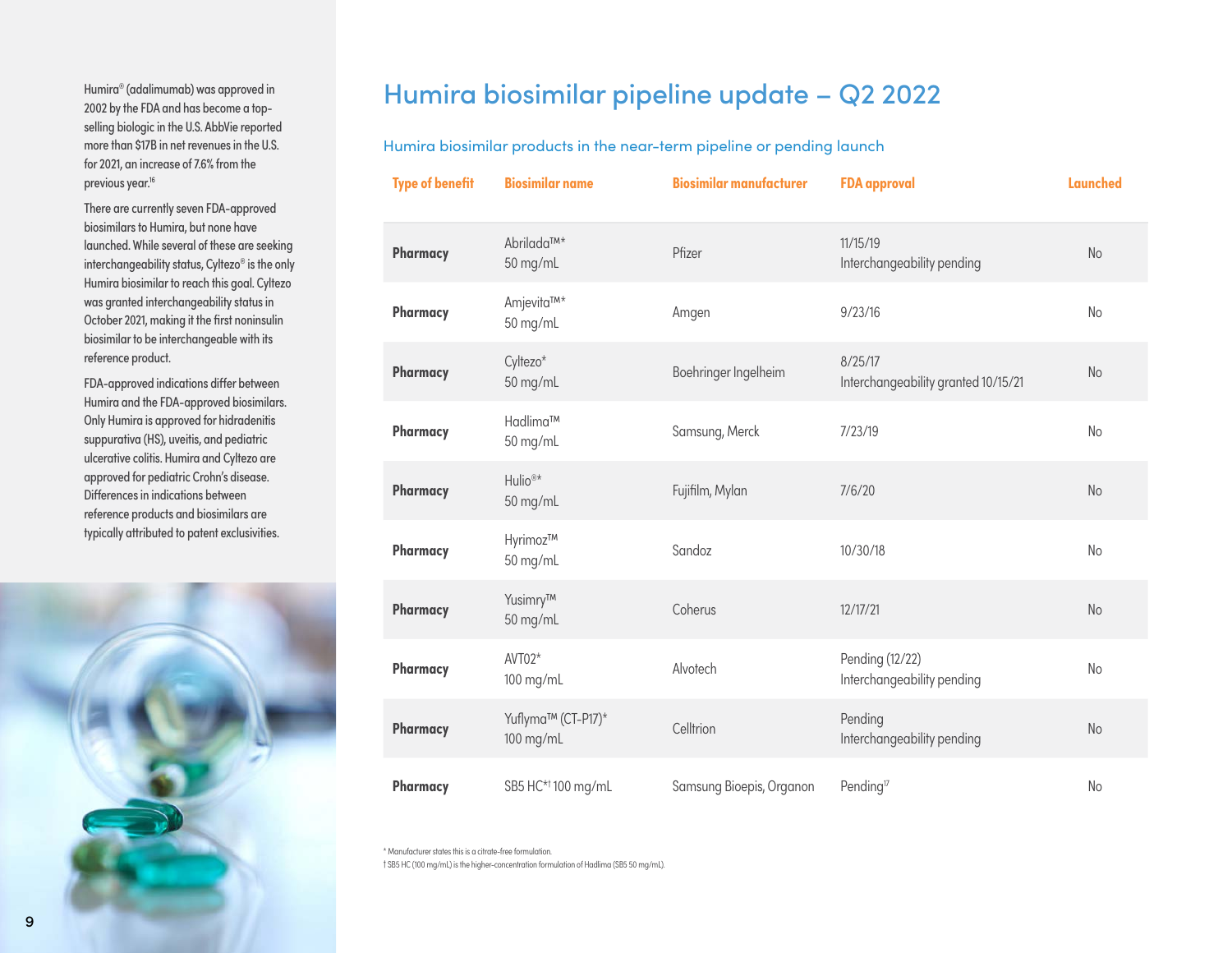# <span id="page-9-0"></span>Update on valoctocogene roxaparvovec (formerly Roctavian)

Hemophilia A is a rare hereditary bleeding disorder that causes a deficiency of factor VIII (FVIII). This leads to impaired blood clotting and increased susceptibility to bleeds. The worldwide incidence rate is about 1 in 5,000 male births, with an estimated 60% having severe hemophilia A, when FVIII levels are less than 1%.18

Currently FVIII replacement therapies are the backbone of treatment for severe hemophilia. Selection of a specific FVIII therapy considers many factors but, in general, therapy requires injections 3 to 4 times a week. Valoctocogene roxaparvovec is a single-dose, intravenous infusion gene therapy being evaluated for treatment of adults with severe hemophilia A. It aims to increase FVIII levels, decrease use of FVIII replacement therapies, and decrease bleeding events.

### **The past**

In 2020, the FDA denied BioMarin's first application for valoctocogene based on their submitted interim data from a phase 3 confirmatory trial coupled with four-year data from an early phase 1/2 trial. Four-year data from the early phase trial found 6 of the 7 people treated remained free of bleeding events. Interestingly, after initially increasing to near-normal range at the end of year one, FVIII activity levels continually decreased from the end of year one to the end of year four, introducing doubt in how long effects will last. In their denial, the FDA requested BioMarin submit two-year data from its ongoing phase 3 trial to address durability of effect.

### **The present**

In February 2022, two-year data from the phase 3 confirmatory trial shows a significant reduction in bleeding events after a single dose of valoctocogene compared to preventive treatment with standard of care FVIII replacement therapies. The bleeding rate was reduced by 4.1 treated bleeds per year. In addition, FVIII replacement utilization significantly decreased, with 95% of participants stopping FVIII preventive therapy by the end of year two. The outstanding question on durability remains, as the FVIII activity levels decreased from the end of year one to the end of year two. The most common safety concern is an elevation in liver enzymes, which appears to be transient.

### **The future**

Valoctocogene has potential to be the first FDA-approved gene therapy for adults with hemophilia A. The durability of effect for valoctocogene remains unknown. Redosing is not being studied as an option for late-stage hemophilia A gene therapies. With other gene therapies in development for this condition, approval of valoctocogene would force people to make a choice to use the first approved option or wait for other gene therapies with potentially better efficacy or durability data. BioMarin plans to meet with the FDA in the second quarter of 2022 to discuss resubmitting their application for potential valoctocogene approval using the two-year phase 3 trial data. With valoctocogene's breakthrough status, it seems possible the FDA could decide its fate by the end of 2022 or early 2023.

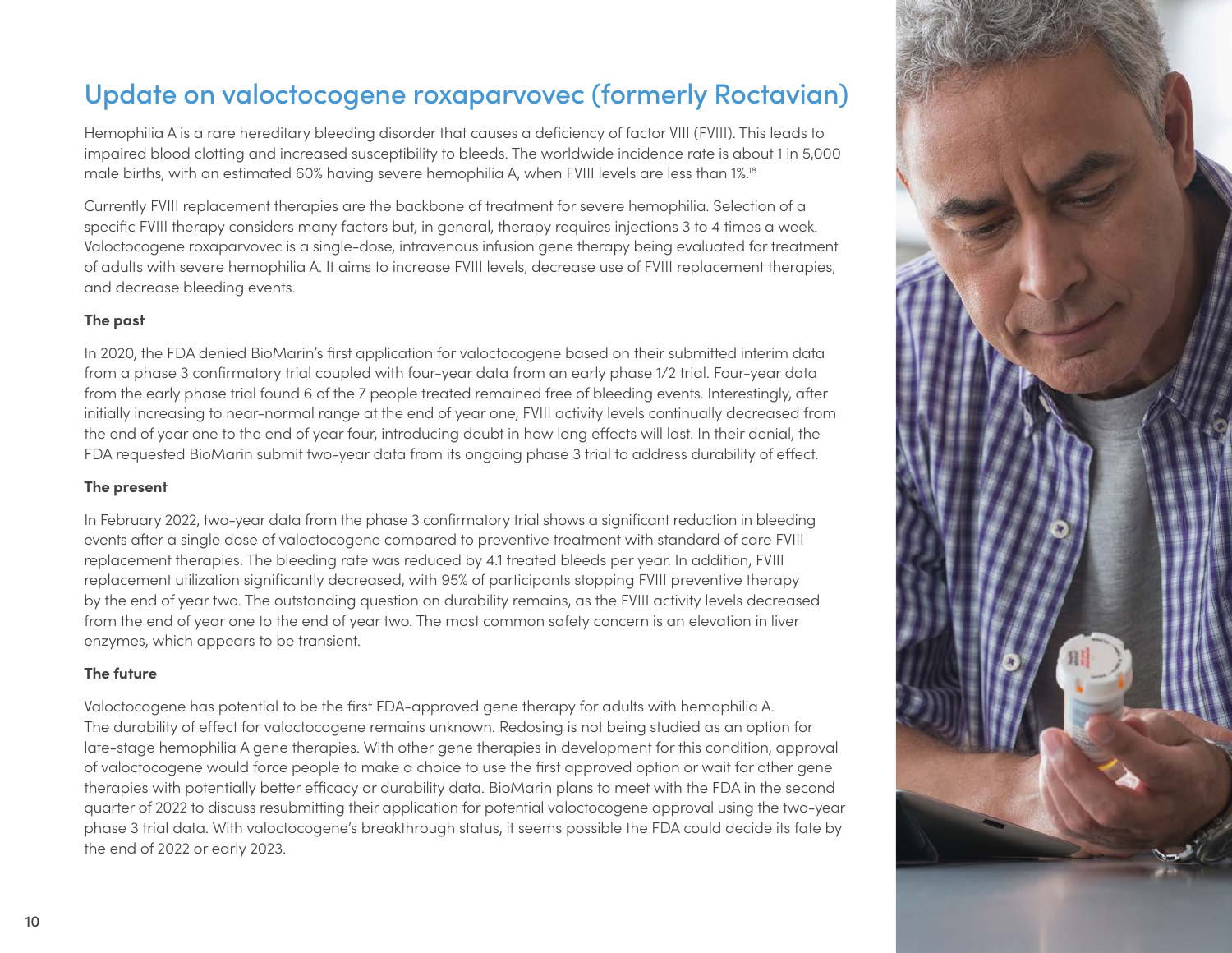<span id="page-10-0"></span>

# Analysis: novel drug approvals in 2021

The FDA Center for Drug Evaluation and Research (CDER) releases an annual report entitled "Advancing Health Through Innovation: New Drug Therapy Approvals". The report summarizes notable approvals for the prior year.

Below are approval highlights from the 2021 report:<sup>19</sup>

### 50 therapies approved in total

18 therapies approved with Fast Track status

# 14 therapies

approved as Breakthrough Therapies

# 34 therapies

approved with Priority Review status (6-month review versus 10-month standard review)

## 27 first-in-class therapies (unique mechanisms of action)

26 therapies approved for Orphan diseases (affect less than 200,000 people in the U.S.)

# 14 therapies

approved under Accelerated Approval (confirmatory trials must be conducted)

# 37 of the 50 approvals

used one or more expedited programs (Fast Track designation, Breakthrough Therapy designation, Priority Review, and/or Accelerated Approval)

## 49 of the 50 approvals

came on or before the Prescription Drug User Fee Act (PDUFA) goal date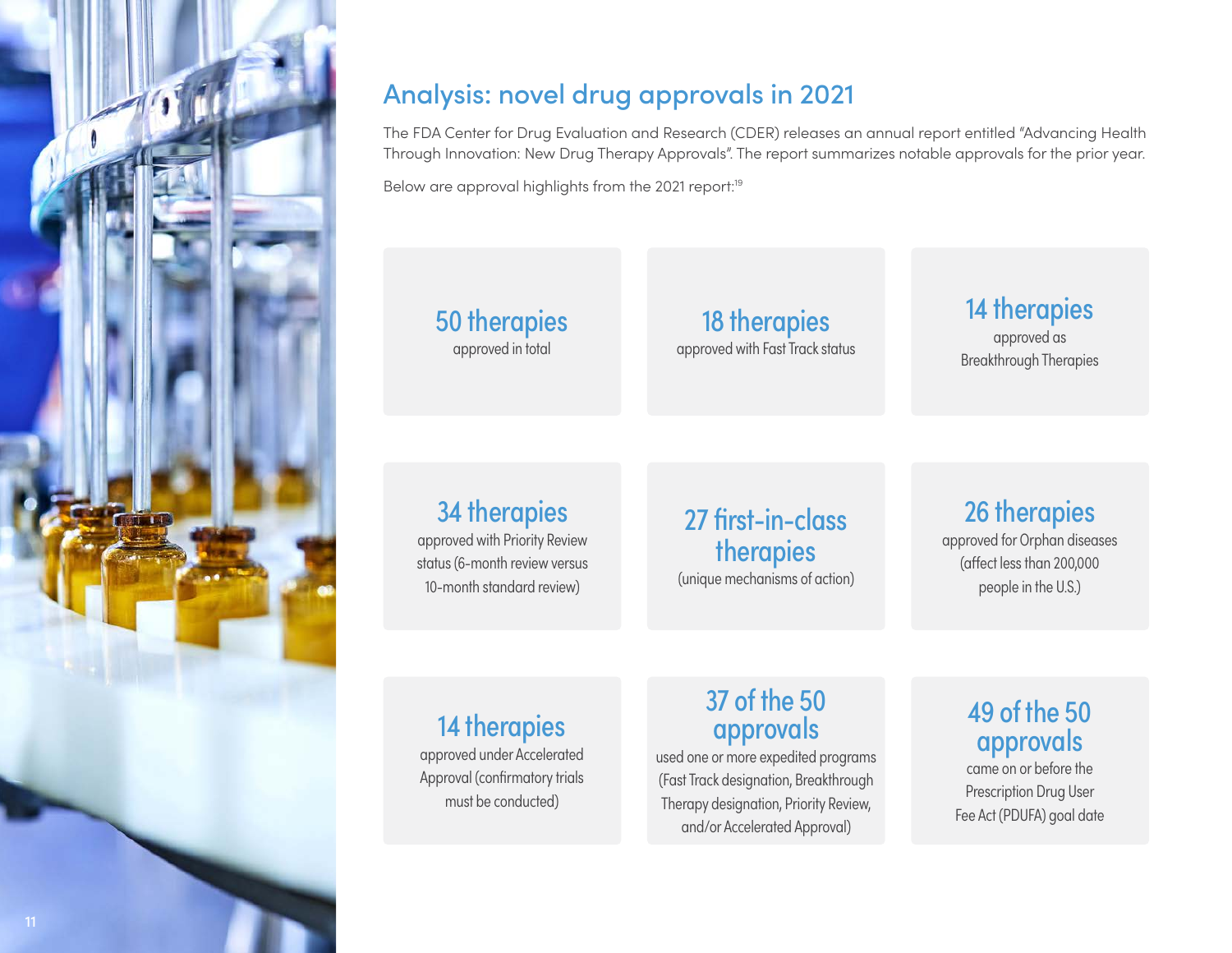# <span id="page-11-0"></span>Market trends

### Anti-beta-amyloid antibodies for early Alzheimer's disease

**Aduhelm**TM **(aducanumab intravenous infusion) was approved in June 2021 for the treatment of early Alzheimer's disease with the presence of beta-amyloid plaques.** It was approved under FDA Accelerated Approval pathway using results of surrogate endpoints measuring beta-amyloid plaque reduction in the brain. Surrogate endpoints are markers such as laboratory measurements or radiographic images that may predict clinical benefit. Clinical significance of these endpoints is questionable, and we continue to await confirmatory trials evaluating cognitive decline. In addition, reports of amyloid-related imaging abnormalities (ARIA), including cerebral edema and microhemorrhages that may lead to death, are concerning.20

Two products like Aduhelm are now under FDA review in the hopes of gaining accelerated approvals based on plaque measurements. We expect to see the same limitations with efficacy and safety. Lecanemab intravenous infusion from Eisai and donanemab intravenous infusion from Eli Lilly have initiated rolling submissions to the FDA. However, we will likely not see final approvals for these products before 2023. A third anti-amyloid antibody from Roche, gantenerumab, has not submitted to the FDA yet, but is also on the horizon.20

Finding treatments for Alzheimer's disease that are successful in slowing clinical decline is important, as an **estimated 5.8 million people in the U.S. have dementia due to Alzheimer's disease**. This number is expected to grow to 13.8 million by 2050.<sup>21</sup>

Analysts predict that peak sales for lecanemab, donanemab, and gantenerumab in major markets may exceed \$10B, \$15B, and \$4B, respectively.22 It remains to be seen whether these anti-beta-amyloid products will ultimately be successful.



Adoption of these agents and which one may gain the most market share depends on many factors, including:<sup>22</sup>

- **•** Future confirmatory trials focused on clinically significant endpoints (for example, clinical differences in cognitive decline).
- **•** Future trials that contain individuals with racial diversity to evaluate therapy in those most likely to develop dementia.<sup>23</sup>
- **•** Additional information on severity and frequency of safety events.
- **•** Future trial comparing Aduhelm to donanemab.
- **•** Twice-monthly dosing potentially leading to lower adoption of lecanemab.
- **•** Earlier detection of Alzheimer's disease.
- **•** Medicare coverage determinations.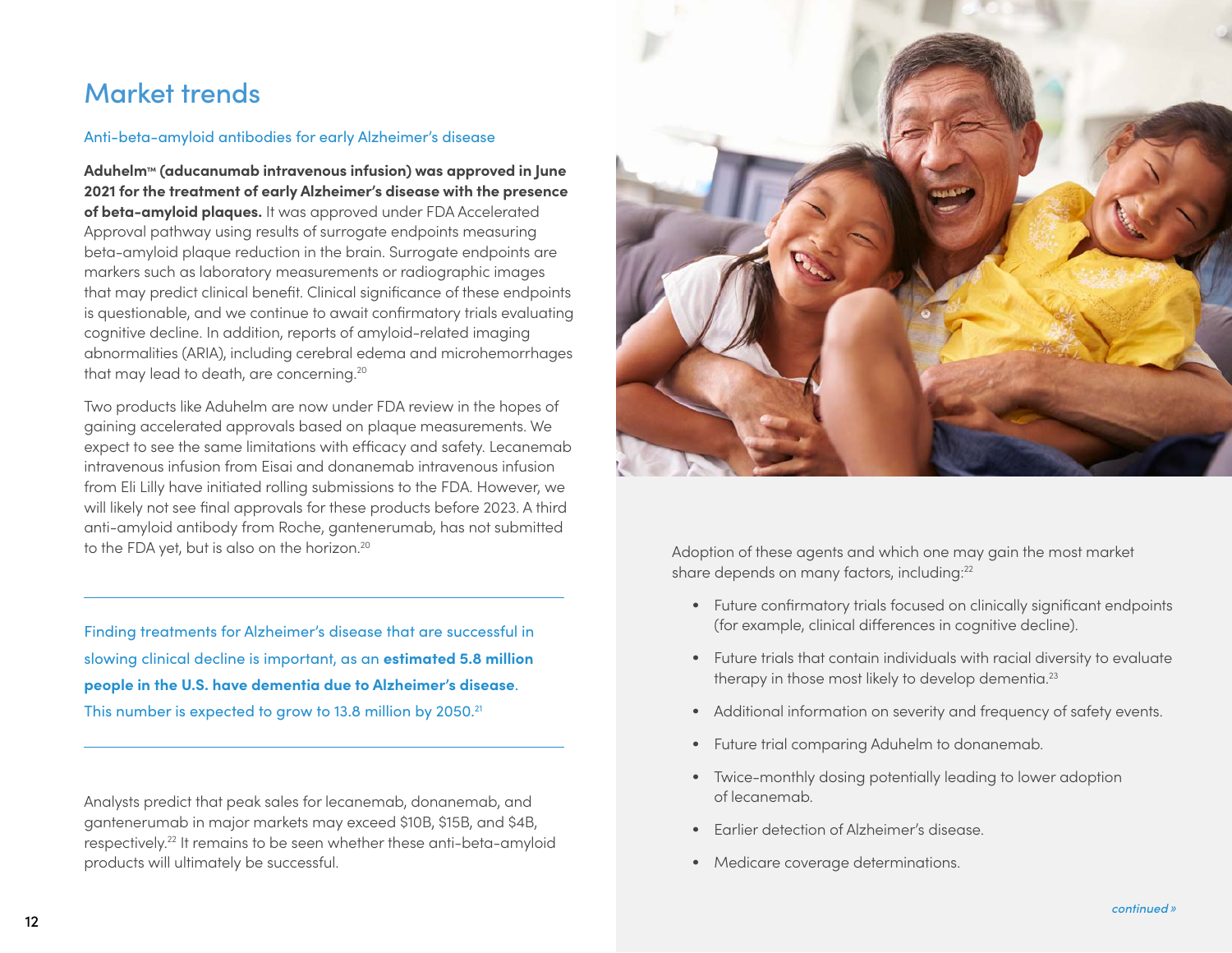<span id="page-12-0"></span>

### Dry age-related macular degeneration

Age-related macular degeneration (AMD) is a common disease resulting in central vision loss in approximately 11 million adults in the U.S.24 The dry subtype of AMD accounts for more than 70% of cases, yet there are no FDA-approved treatments currently available for people who progress to late-stage disease.

**Two pipeline intravitreal injections are in late-stage development for treatment of geographic atrophy secondary to dry AMD, the most advanced stage of dry AMD.<sup>25</sup> Iveric Bio is evaluating** Zimura® (avacincaptad pegol), with pivotal trial results expected in the second half of 2022. If results are positive, FDA approval could happen in 2023. Apellis is finalizing their FDA new drug submission package for intravitreal pegcetacoplan, with a goal of attaining priority review as well as an FDA decision in the fourth quarter of 2022. A subcutaneous pegcetacoplan formulation is currently FDA approved under the brand name Empaveli™ for the treatment of paroxysmal nocturnal hemoglobinuria. There is a large unmet need in the market for therapies to treat dry AMD, with analysts predicting peak-year sales for each of these drugs to exceed \$1B in the U.S. and Europe.<sup>26</sup>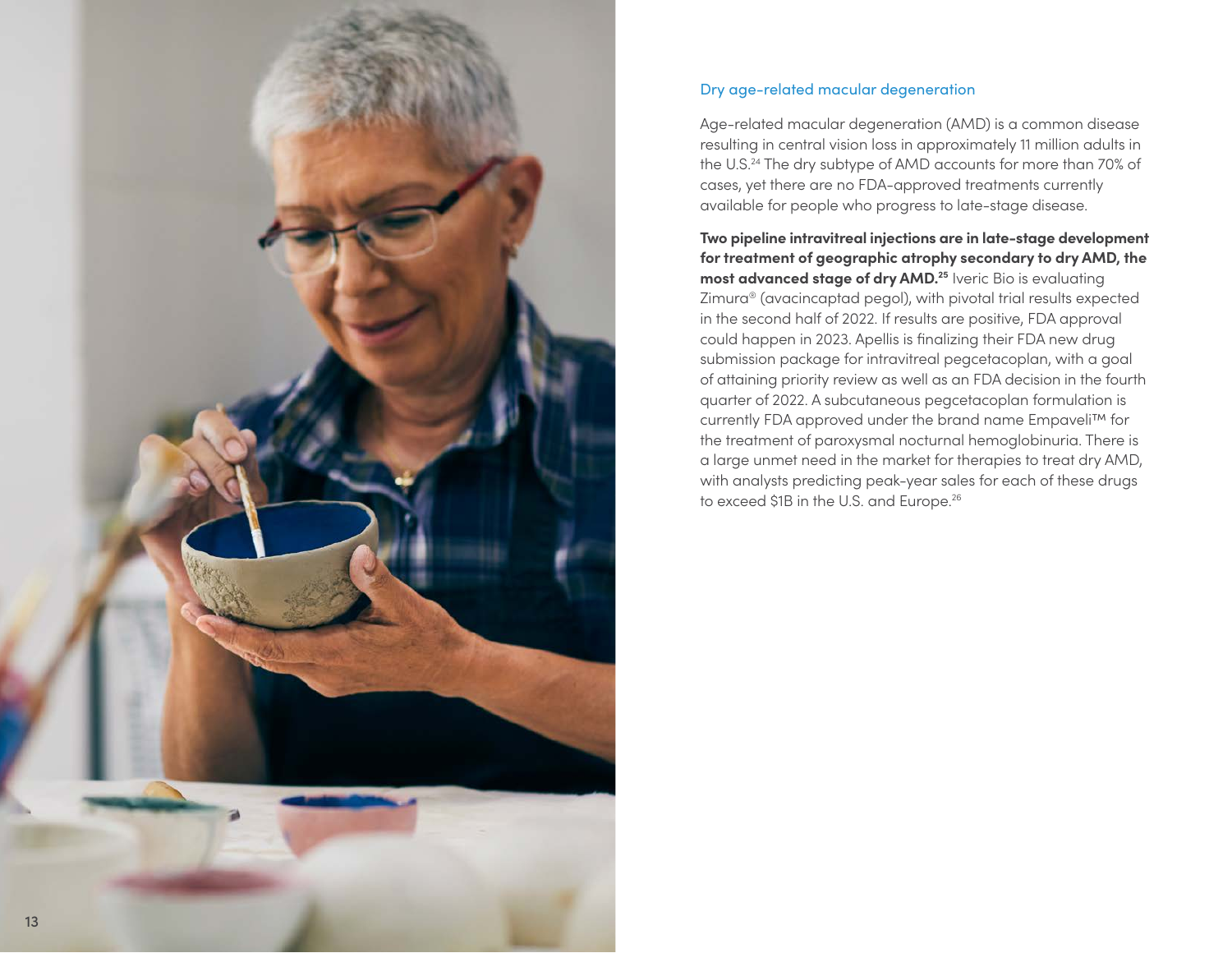### References

- 1 Genetic and Rare Diseases Information Center (GARD): *X-linked cerebral adrenoleukodystrophy* (accessed February 16, 2022): [rarediseases.info.nih.gov](https://rarediseases.info.nih.gov/diseases/9412/x-linked-cerebral-adrenoleukodystrophy).
- 2 National Organization for Rare Disorders (NORD): *X-Linked Adrenoleukodystrophy* (accessed February 15, 2022): [rarediseases.org.](https://rarediseases.org/rare-diseases/adrenoleukodystrophy/)
- 3 National Psoriasis Foundation: *About Psoriasis* (accessed February 11, 2022): [psoriasis.org.](https://www.psoriasis.org/about-psoriasis/)
- 4 National Psoriasis Foundation: *Plaque Psoriasis* (accessed February 11, 2022): [psoriasis.org.](https://www.psoriasis.org/plaque/)
- 5 MedlinePlus, U.S. National Library of Medicine: *Psoriasis* (accessed February 11, 2022): [medlineplus.gov.](https://medlineplus.gov/ency/article/000434.htm)
- 6 Menter A, Gelfand JM, Connor C, et al.: *Joint American Academy of Dermatology National Psoriasis Foundation guidelines of care for the management of psoriasis with systemic nonbiologic therapies. Journal of the American Academy of Dermatology* (June 2020): [jaad.org](https://www.jaad.org/article/S0190-9622(20)30284-X/fulltext).
- 7 Decision Resources Group (accessed February 2022; registration required): [insights.decisionresourcesgroup.com](https://authentication.decisionresourcesgroup.com/login/?tok=YYY2180_b9v%2BEFi1q2Vc9WRLr%2Bgx3cQcTyLkR8BQzqt4ACJgk6wSUN8DnzEKj25etKeT8cUE0n0vn17s91WjGiXz0sa6trvaAeynvSlAjTp1Xa9T5j%2BIBALnG43umFYwRqn6HB%2BX).
- 8 National Institute of Neurological Disorders and Stroke: *Amyotrophic Lateral Sclerosis (ALS) Fact Sheet* (accessed February 2, 2022): [ninds.nih.gov](https://www.ninds.nih.gov/Disorders/Patient-Caregiver-Education/Fact-Sheets/Amyotrophic-Lateral-Sclerosis-ALS-Fact-Sheet).
- 9 National Organization for Rare Disorders (NORD): *Amyotrophic Lateral Sclerosis* (accessed February 2, 2022): [rarediseases.org.](https://rarediseases.org/rare-diseases/amyotrophic-lateral-sclerosis/)
- 10 Chen JJ: *Overview of Current and Emerging Therapies for Amyotrophic Lateral Sclerosis. American Journal of Managed Care* (August 2020): [amjc.com.](https://www.ajmc.com/view/overview-of-current-and-emerging-therapies-for-amyotrophic-lateral-sclerosis)
- 11 MedPage Today: *Novel ALS Drug Continues to Show Survival Benefit* (accessed February 3, 2022): [medpagetoday.com](https://www.medpagetoday.com/meetingcoverage/aan/92166).
- 12 Seeking Alpha: *Amylyx Pharmaceuticals: Targeting Multiple Destructive Pathways To Reduce Neuronal Death* (accessed March 15, 2022): [seekingalpha.com.](https://seekingalpha.com/article/4477737-amylyx-pharmaceuticals-targeting-multiple-destructive-pathways-to-reduce-neuronal-death)
- 13 Paganoni S, Macklin EA, Hendrix S, et al.: *Trial of Sodium Phenylbutyrate-Taurursodiol for Amyotrophic Lateral Sclerosis. New England Journal of Medicine* (September 2020): [nejm.org](https://www.nejm.org/doi/full/10.1056/NEJMoa1916945).
- 14 Paganoni S, Hendrix S, Dickson S, et al.: Long-term survival of participants in the CENTAUR trial of sodium phenylbutyrate-taurursodiol in amyotrophic lateral sclerosis. Muscle & Nerve (September 2020): onlinelibrarywil
- 15 Decision Resources Group (accessed February 2022; registration required): [insights.decisionresourcesgroup.com](https://clarivate.com/drg-is-now-clarivate/).
- 16 AbbVie: *AbbVie Reports Full-Year and Fourth-Quarter 2021 Financial Results* (accessed March 1, 2022): [news.abbvie.com](https://news.abbvie.com/news/press-releases/abbvie-reports-full-year-and-fourth-quarter-2021-financial-results.htm).
- 17 Business Wire: *FDA Accepts Samsung Bioepis' and Organon's sBLA for their Citrate-Free, High-Concentration HUMIRA® (Adalimumab) Biosimilar Candidate* (accessed March 1, 2022): [businesswire.com](https://www.businesswire.com/news/home/20220105005178/en/).
- 18 National Organization for Rare Disorders (NORD): *Hemophilia A* (accessed February 17, 2022): [rarediseases.org](https://rarediseases.org/rare-diseases/hemophilia-a/).
- 19 Center for Drug Evaluation and Research: *New Drug Therapy Approvals 2021* (accessed February 2022): [fda.gov](https://www.fda.gov/media/155227/download).
- 20 MedPage Today: *Alzheimer's Drugs Race to FDA* (accessed February 23, 2022): [medpagetoday.com.](https://www.medpagetoday.com/neurology/alzheimersdisease/96462)
- 21 Hampel, H., Hardy, J., Blennow, K. et al.: *The Amyloid-β Pathway in Alzheimer's Disease. Molecular Psychiatry* (accessed February 23, 2022): [nature.com.](https://rdcu.be/cLFZl)
- 22 Decision Resources Group (accessed February 2022; registration required): [insights.decisionresourcesgroup.com](https://clarivate.com/drg-is-now-clarivate/).
- 23 National Institute on Aging: *Data shows racial disparities in Alzheimer's disease diagnosis between Black and white research study participants* (accessed March 16, 2022): [nia.nih.gov.](https://www.nia.nih.gov/news/data-shows-racial-disparities-alzheimers-disease-diagnosis-between-black-and-white-research)
- 24 National Eye Institute (NEI), National Institutes of Health (NIH): *Age-Related Macular Degeneration* (accessed February 2022): [nei.nih.gov](https://www.nei.nih.gov/learn-about-eye-health/eye-conditions-and-diseases/age-related-macular-degeneration).
- 25 MedlinePlus, NIH: *Age-related macular degeneration* (accessed February 2022): [medlineplus.gov.](https://medlineplus.gov/genetics/condition/age-related-macular-degeneration/)
- 26 Decision Resources Group (accessed February 2022; registration required): [insights.decisionresourcesgroup.com](https://authentication.decisionresourcesgroup.com/login/?tok=YYY2180_b9v%2BEFi1q2Vc9WRLr%2Bgx3cQcTyLkR8BQzqt4ACJgk6wSUN8DnzEKj25etKeT8cUE0n0vn17s91WjGiXz0sa6trvaAeynvSlAjTp1Xa9T5j8EXeIOmhGFB1mLpLgEmX%2BD).